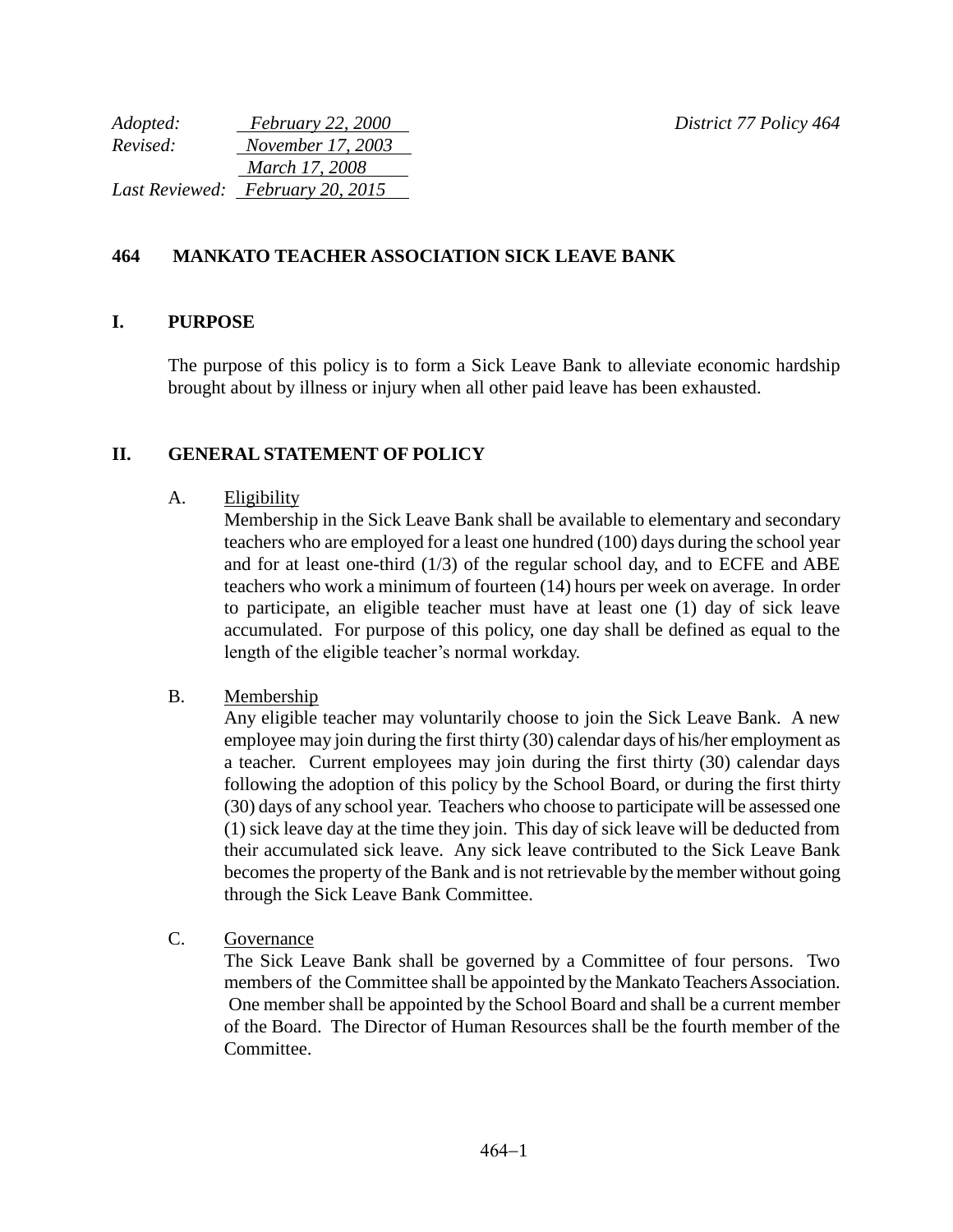It is the responsibility of this Committee to review and act on all requests to borrow from the Sick Leave Bank. Actions of the Committee must be approved by a simple majority of the members voting either in person or via electronic mail. Once a request is granted or denied, the Committee shall notify the member in writing. The decision of the Committee shall be final. The Committee shall present an accounting of the Bank's operation to the Mankato Teachers Association and the School Board no less than 30 days following the close of the fiscal year.

D. Borrowing Procedures

Days borrowed from the Sick Leave Bank can be used for the serious illness of the member or for the serious illness of a dependent child. A serious illness is one which requires hospitalization or long-term treatment and/or recuperation. Days from the Sick Leave Bank may not be used for the hospitalization or recovery period of a healthy mother and baby following childbirth. Members who wish to borrow from the Sick Leave Bank must:

- (1) have exhausted all paid leave available to them,
- (2) request at least five (5) days of sick leave,
- (3) provide a physician's statement with the request, and
- (4) specify the number of days being requested.

In most cases, the days borrowed shall be consecutive, but the Committee shall have the authority to grant requests for non-consecutive days when, in the exclusive judgment of the members of the Committee, circumstances warrant.

The number of days borrowed shall not exceed one hundred sixty (160) days in any one school year, and days borrowed shall not be used to provide leave beyond the end of the school year during which the request was granted.

Days borrowed from the Sick Leave Bank shall not be used for that portion of a leave that occurs during the summer vacation months, when Workers' Compensation benefits are payable, when a teacher qualifies for disability income insurance payments, or when other third party claims provide benefits at least equal to the daily rate of pay of the member. In no event shall the number of days borrowed from the Sick Leave Bank result in compensation that exceeds the member's annual salary.

E. Repayment

If a member does not use all of the days granted by the Committee, the unused portion shall be returned to the Sick Leave Bank.

A member who borrows days from the Sick Leave Bank shall pay back the days at the rate of at least fifty percent (50%) of his/her accumulated sick leave at the end of each school year until the total number of days borrowed has been restored to the Sick Leave Bank.